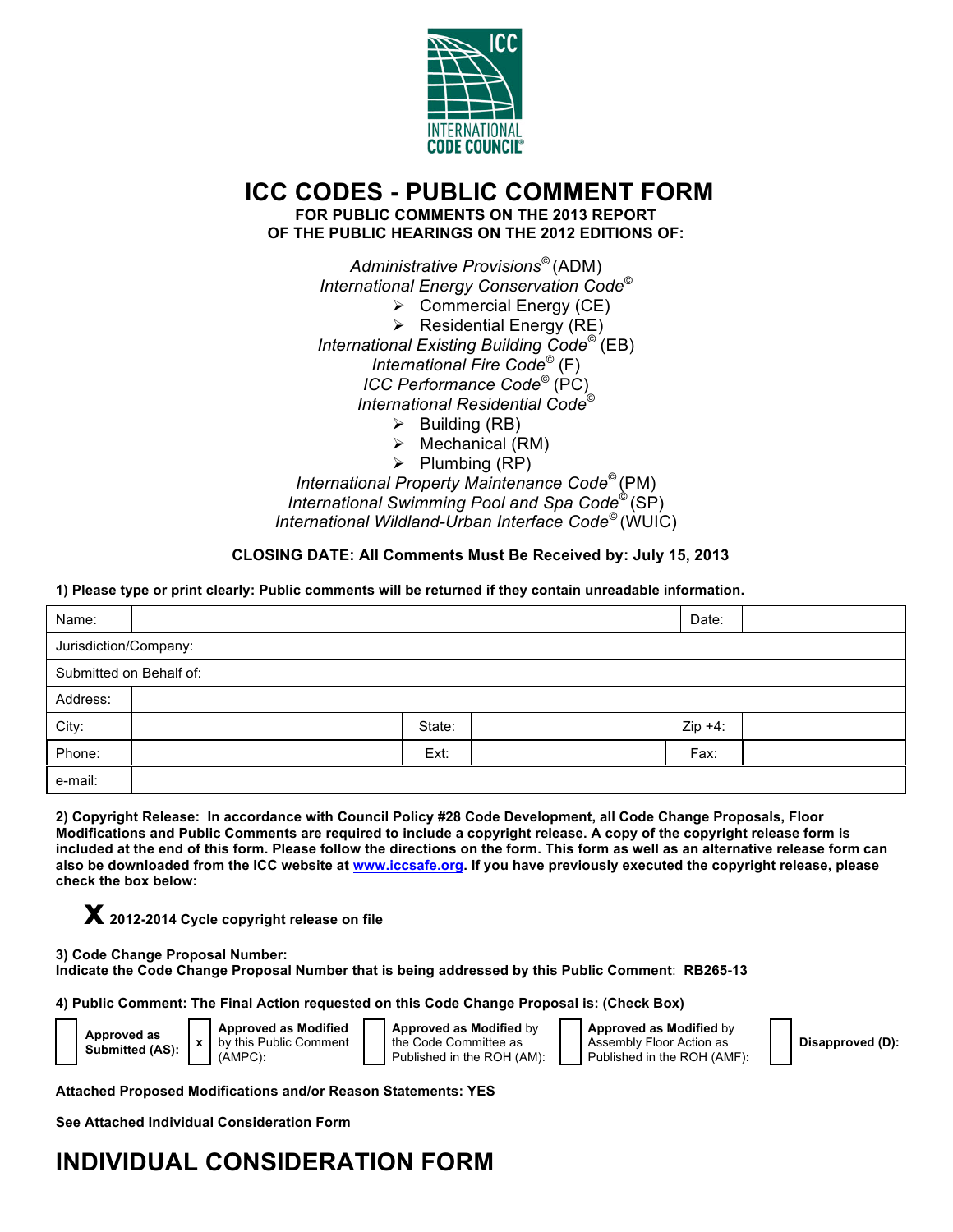## **RB264-13 R507.1, R507.5, Figure R507.5, Table R507.5, R507.5.1, R507.6, Figure R507.6, Table R507.6, R507.7, R507.8,**

## *Individual Consideration Agenda*

**This item is on the agenda for individual consideration because a public comment was submitted.**

*Public Comment:*

**Name:**

## **Modify the proposal as follows**

**R507.1 Decks.** Wood-framed decks shall be in accordance with this section. Where supported by attachment to an exterior wall, decks shall be positively anchored to the primary structure and designed for both vertical and lateral loads. Such attachment shall not be accomplished by the use of toenails or nails subject to withdrawal. Where positive connection to the primary building structure cannot be verified during inspection, decks shall be self-supporting. For decks with cantilevered framing members, connections to exterior walls or other framing members, shall be designed and constructed to resist uplift resulting from the full live load specified in Table R301.5 acting on the cantilevered portion of the deck. The use of other grades, species, loading, materials and conditions not described herein shall be permitted be in accordance with Section R301.

## **Insert new text as follows:**

**R507.4 Decking.** Wood decking shall be at least a nominal 2-inch (51 mm) in thickness and placed at an angle between 45 and 90 degrees to deck joists spaced a maximum of 24-inches (610 mm) on-center. Wood decking shall be attached to each supporting member with a minimum of (2)8d threaded nails or (2)#8 wood screws.

#### **Exceptions:**

- 1. Wood decking with a minimum nominal thickness of  $5/4$ -inches (32 mm) shall be permitted to be installed at 90 degrees to deck joists spaced a maximum of 24 inches (610 mm) on center and not less than 45 degrees to deck joists spaced a maximum of 16 inches (406 mm) on center.
- 2. Wood/plastic composite decking in accordance with Section R507.3.

**R507.5 Allowable deck joist spans.** Spans for wood deck joists, as shown in Figure R507.5, shall be in accordance with Table R507.5. Deck joist shall be permitted to cantilever a maximum of one-fourth of the joist span.

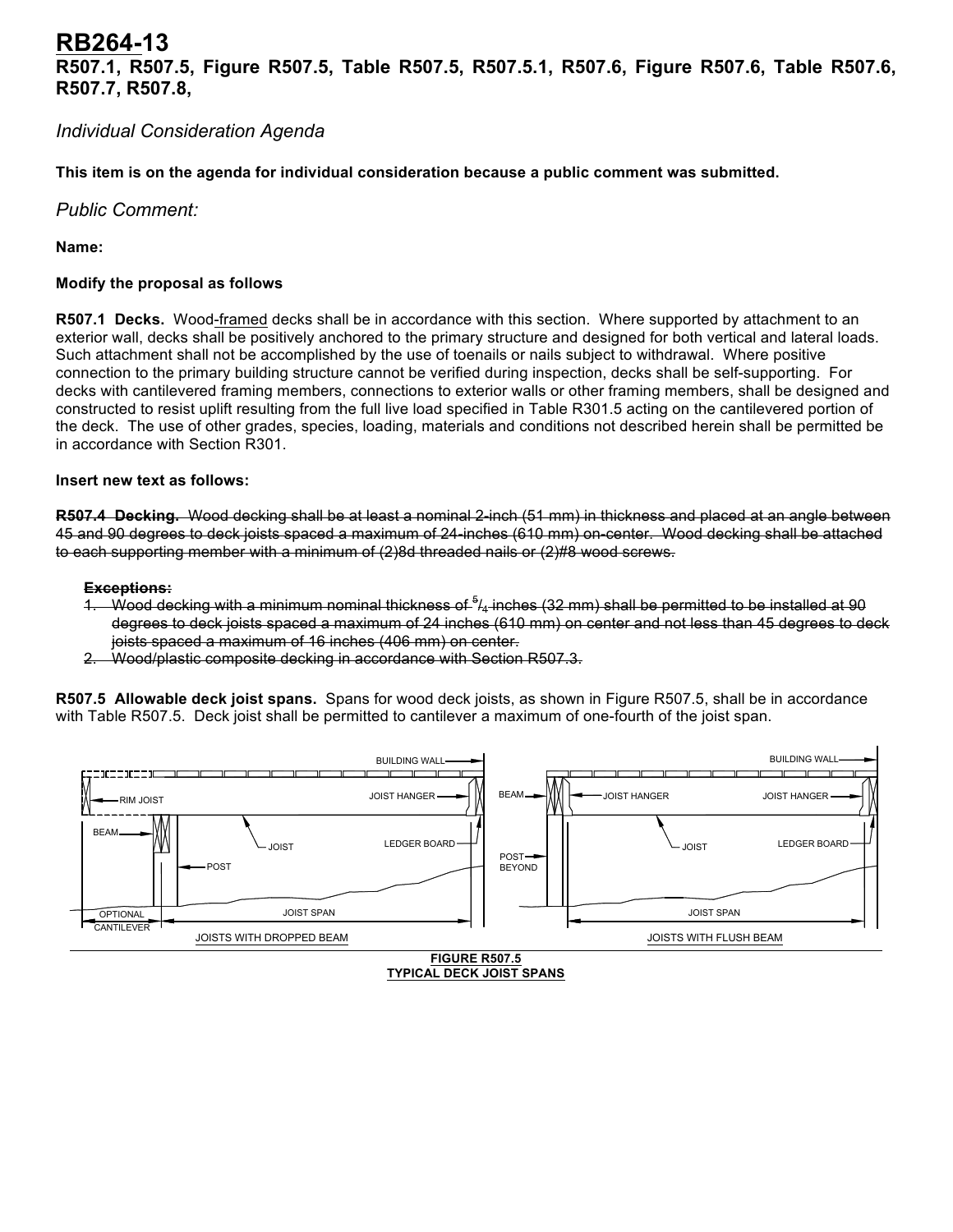| <b>DECK JOIST SPANS FOR COMMON LUMBER SPECIES (ft.-in.)</b>                 |                                                            |                                                                        |           |           |                                                                      |          |           |  |
|-----------------------------------------------------------------------------|------------------------------------------------------------|------------------------------------------------------------------------|-----------|-----------|----------------------------------------------------------------------|----------|-----------|--|
| <b>SPECIES<sup>®</sup></b>                                                  | <b>SIZE</b>                                                | <b>SPACING OF DECK JOISTS</b><br>WITH NO CANTILEVER <sup>®</sup> (in.) |           |           | <b>SPACING OF DECK JOISTS</b><br>WITH CANTILEVERS <sup>°</sup> (in.) |          |           |  |
|                                                                             |                                                            | 12                                                                     | 16        | 24        | 12                                                                   | 16       | 24        |  |
|                                                                             | $2 \times 6$                                               | $10 - 4$                                                               | $9 - 5$   | $7 - 10$  | $7 - 1$                                                              | $7-1$    | $7 - 1$   |  |
|                                                                             | $2 \times 8$                                               | $13 - 8$                                                               | $12 - 5$  | $10 - 2$  | $10-9$                                                               | $10-9$   | $10-2$    |  |
| Southern pine                                                               | $2 \times 10$                                              | $17-5$                                                                 | $15 - 10$ | $13 - 1$  | $15-6$                                                               | $15-6$   | $13 - 1$  |  |
|                                                                             | $2 \times 12$                                              | $18-0$                                                                 | $18 - 0$  | $15 - 5$  | $18-0$                                                               | $18-0$   | $15 - 5$  |  |
|                                                                             | $2 \times 6$                                               | $9-6$                                                                  | $8 - 8$   | $7-2$     | $6 - 3$                                                              | $6 - 3$  | $6 - 3$   |  |
| Douglas fir-<br>larch <sup>d</sup> , hem-fir <sup>d</sup>                   | 2 × 8                                                      | $12-6$                                                                 | $11 - 1$  | $9 - 1$   | $9 - 5$                                                              | $9 - 5$  | $9 - 1$   |  |
| spruce-pine-fir <sup>d</sup>                                                | $2 \times 10$                                              | $15 - 8$                                                               | $13 - 7$  | $11 - 1$  | $13 - 7$                                                             | $13 - 7$ | $11 - 1$  |  |
|                                                                             | $2 \times 12$                                              | $18-0$                                                                 | $15 - 9$  | $12 - 10$ | $18-0$                                                               | $15-9$   | $12 - 10$ |  |
| Redwood,                                                                    | $2 \times 6$                                               | $8 - 10$                                                               | $8-0$     | $7-0$     | $5 - 7$                                                              | $5 - 7$  | $5 - 7$   |  |
| western cedars,                                                             | $2 \times 8$                                               | $11 - 8$                                                               | $10 - 7$  | $8 - 8$   | $8-6$                                                                | $8-6$    | $8-6$     |  |
| ponderosa                                                                   | $2 \times 10$                                              | $14 - 11$                                                              | $13 - 0$  | $10 - 7$  | $12 - 3$                                                             | $12 - 3$ | $10 - 7$  |  |
| pine <sup>e</sup> ,<br>red pine <sup>e</sup><br>$\sim$ $\sim$ $\sim$ $\sim$ | $2 \times 12$<br>$\sim$ $\sim$ $\sim$ $\sim$ $\sim$ $\sim$ | $17-5$<br>$\sim$ $\sim$                                                | $15 - 1$  | $12 - 4$  | $16 - 5$                                                             | $15 - 1$ | $12 - 4$  |  |

**TABLE R507.5**

For SI: 1 inch = 25.4 mm, 1 foot = 304.8 mm. a. No. 2 grade with wet service factor.

b. Ground snow load, live load = 40 psf, dead load = 10 psf,  $L/\Delta$  = 360.

c. Ground snow load, live load = 40 psf, dead load = 10 psf,  $L/\Delta$  = 360 at main span,  $L/\Delta$  = 180 at

cantilever with a 220 pound point load applied to end.

d. Includes incising factor.

e. Northern species with no incising factor

**R507.5.1 Lateral restraint at supports.** Joist ends and bearing locations shall be provided with lateral restraint to prevent rotation. Where lateral restraint is provided by joist hangers or blocking between joists, their depth shall equal not less than 60 percent of the joist depth. Where lateral restraint is provided by rim joists, they shall be secured to the end of each joist with a minimum of (3) 10d (3" x 0.128") threaded nails or (3) #10x3 inch (76 mm) long wood screws.

**R507.6 Deck Beams**. Spans for deck beams, as shown in Figure R507.6, shall be in accordance with Table R507.6. Beam plies shall be fastened with two rows of 10d (3" 0.128") threaded nails minimum at 16 inches (406 mm) on center along each edge. Beams shall be permitted to cantilever at each end up to one-fourth of the beam span. Splices of multispan beams shall be located at interior post locations.



**TYPICAL DECK BEAM SPANS**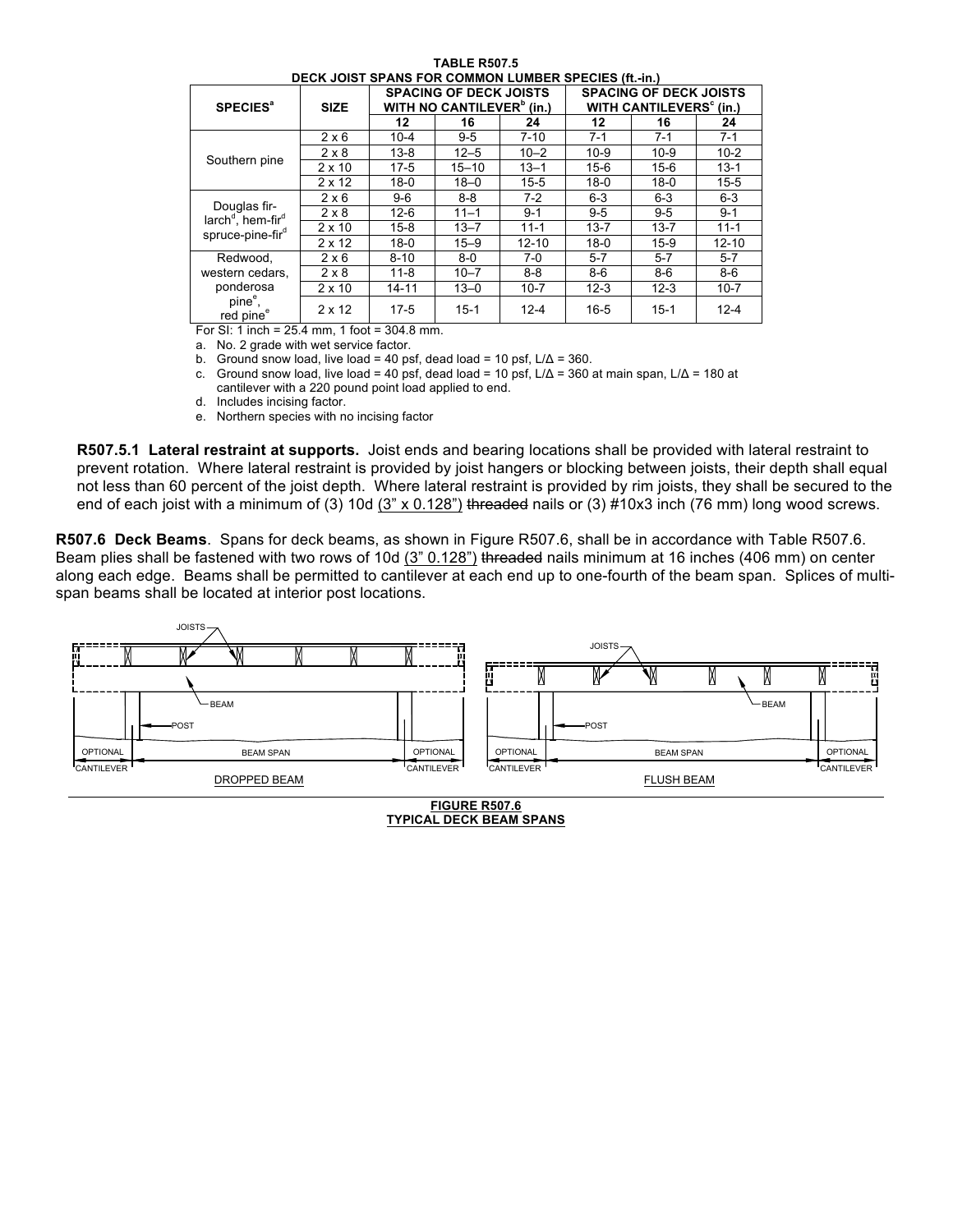| DECK BEAM SPAN LENGTHS (ft.-in.)" <sup>"</sup> |                   |                                              |           |          |          |          |          |          |  |
|------------------------------------------------|-------------------|----------------------------------------------|-----------|----------|----------|----------|----------|----------|--|
| <b>SPECIES<sup>c</sup></b>                     | SIZE <sup>d</sup> | DECK JOIST SPAN (ft.) LESS THAN OR EQUAL TO: |           |          |          |          |          |          |  |
|                                                |                   | 6                                            | 8         | 10       | 12       | 14       | 16       | 18       |  |
|                                                | $2-2x6$           | $7 - 1$                                      | $6-2$     | $5-6$    | $5-0$    | $4 - 8$  | 4-4      | $4 - 1$  |  |
|                                                | $2 - 2x8$         | $9 - 2$                                      | $7 - 11$  | 7-1      | $6-6$    | $6-0$    | $5-7$    | $5 - 3$  |  |
|                                                | $2 - 2 \times 10$ | $11 - 10$                                    | $10-3$    | $9 - 2$  | $8-5$    | 7-9      | 7-3      | $6 - 10$ |  |
|                                                | $2 - 2 \times 12$ | $13 - 11$                                    | $12-0$    | $10-9$   | $9 - 10$ | $9 - 1$  | $8-6$    | $8-0$    |  |
| Southern pine                                  | $3-2x6$           | $8 - 7$                                      | 7-8       | $6 - 11$ | $6 - 3$  | $5 - 10$ | $5-5$    | $5-2$    |  |
|                                                | $3-2x8$           | $11 - 4$                                     | $9 - 11$  | $8 - 11$ | $8 - 1$  | $7-6$    | 7-0      | $6 - 7$  |  |
|                                                | $3-2x10$          | 14-5                                         | $12 - 10$ | $11 - 6$ | $10-6$   | $9-9$    | $9 - 1$  | $8 - 7$  |  |
|                                                | $3 - 2x12$        | $17-5$                                       | $15 - 1$  | $13-6$   | $12 - 4$ | $11 - 5$ | $10-8$   | $10-1$   |  |
|                                                | 3x6 or2-2x6       | $5 - 5$                                      | 4-8       | 4-2      | $3 - 10$ | $3-6$    | $3 - 1$  | $2-9$    |  |
|                                                | 3x8 or 2-2x8      | $6 - 10$                                     | $5 - 11$  | $5 - 4$  | $4 - 10$ | 4-6      | 4-1      | $3-8$    |  |
|                                                | 3x10 or 2-2x10    | 8-4                                          | $7-3$     | 6-6      | $5 - 11$ | $5-6$    | $5 - 1$  | 4-8      |  |
| Douglas fir-                                   | 3x12 or 2-2x12    | $9-8$                                        | $8 - 5$   | 7-6      | $6 - 10$ | $6 - 4$  | $5 - 11$ | $5 - 7$  |  |
| $larche$ , hem-fir $ee$ ,                      | 4x6               | $6-5$                                        | $5-6$     | $4 - 11$ | 4-6      | $4-2$    | $3 - 11$ | $3-8$    |  |
| spruce-pine-fir <sup>e</sup> ,                 | 4x8               | 8-5                                          | 7-3       | 6-6      | $5 - 11$ | $5-6$    | $5-2$    | $4 - 10$ |  |
| redwood,<br>western cedars,                    | 4x10              | $9 - 11$                                     | $8 - 7$   | 7-8      | $7-0$    | $6-6$    | $6 - 1$  | $5-8$    |  |
| ponderosa pine,                                | 4x12              | $11 - 5$                                     | $9 - 11$  | $8 - 10$ | $8 - 1$  | $7-6$    | 7-0      | $6 - 7$  |  |
| red pine <sup>†</sup>                          | $3-2x6$           | $7-4$                                        | $6 - 8$   | $6-0$    | $5-6$    | $5 - 1$  | 4-9      | $4 - 6$  |  |
|                                                | $3-2x8$           | 9-8                                          | $8-6$     | 7-7      | $6 - 11$ | $6-5$    | $6-0$    | $5-8$    |  |
|                                                | $3-2x10$          | $12-0$                                       | $10-5$    | $9 - 4$  | $8-6$    | 7-10     | 7-4      | $6 - 11$ |  |
|                                                | $3 - 2x12$        | 13-11                                        | $12 - 1$  | $10-9$   | $9 - 10$ | $9 - 1$  | $8-6$    | $8 - 1$  |  |

**TABLE R507.6 DECK BEAM SPAN LENGTHS (ft.-in.)a, b**

For SI: 1 inch = 25.4 mm, 1 foot = 304.8 mm.

a. Ground snow load, live load = 40 psf, dead load = 10 psf, L/Δ = 360 at main span, L/Δ = 180 at cantilever with a 220 pound point load applied at the end.

b. Beams supporting deck joists from one side only.

- c. No 2 grade, wet service factor.
- d. Beam depth shall be greater than or equal to depth of joists with a flush beam condition.
- e. Includes incising factor.
- f. Northern species with no incising factor.

**R507.7 Deck joist and deck beam bearing.** The ends of each joist and beam shall have not less than 1.5 inches (38 mm) of bearing on wood or metal and not less than 3 inches (76 mm) on concrete or masonry for the entire width of the beam. Joist framing into the side of a ledger board or beam shall be supported by approved joist hangers. Beam bearing at deck posts shall be in accordance with Section R507.8.1.

**R507.8 Deck posts.** For single level wood-framed decks with beams sized in accordance with Table R507.6, posts shall be a minimum nominal 6x6 with a maximum height of 14 feet (5486 mm), measured to the underside of the beam.

**Exception:** Nominal 4x4 or 4x6 posts shall be permitted with a maximum height of 8 feet (2438 mm), measured to the underside of the beam.

**R507.8.1 Deck post to deck beam.** Deck beams shall be attached to deck posts in accordance with Figure R507.8.1. Post to beam connections shall be constructed to resist lateral displacement. Manufactured post-to-beam connectors shall be sized for the post and beam sizes. All bolts shall have washers under the head and nut.



## **R507.8.2 Deck post to deck footing.** Posts shall bear on footings in accordance with Section R403 and Figure R507.8.2.